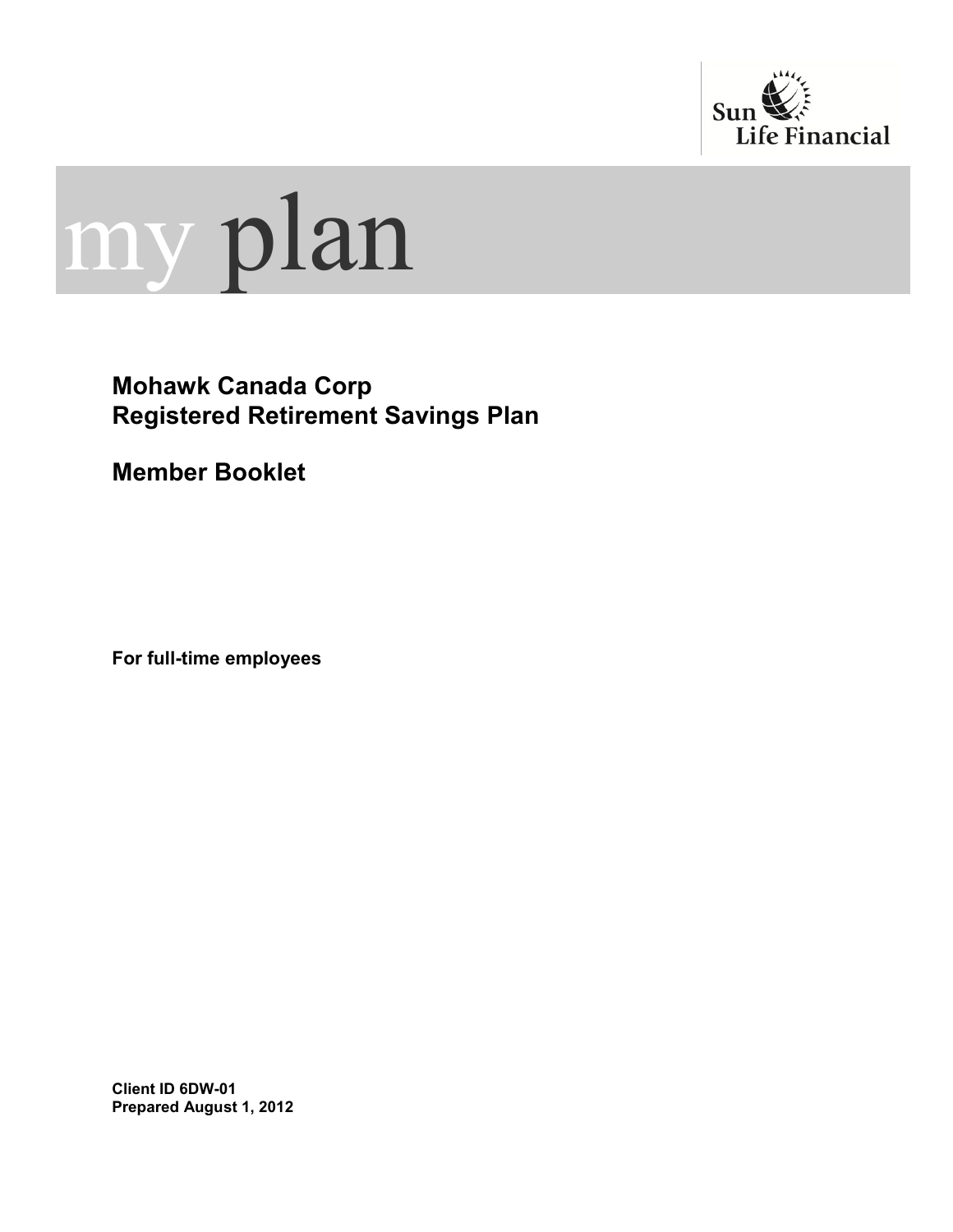# **Table of Contents**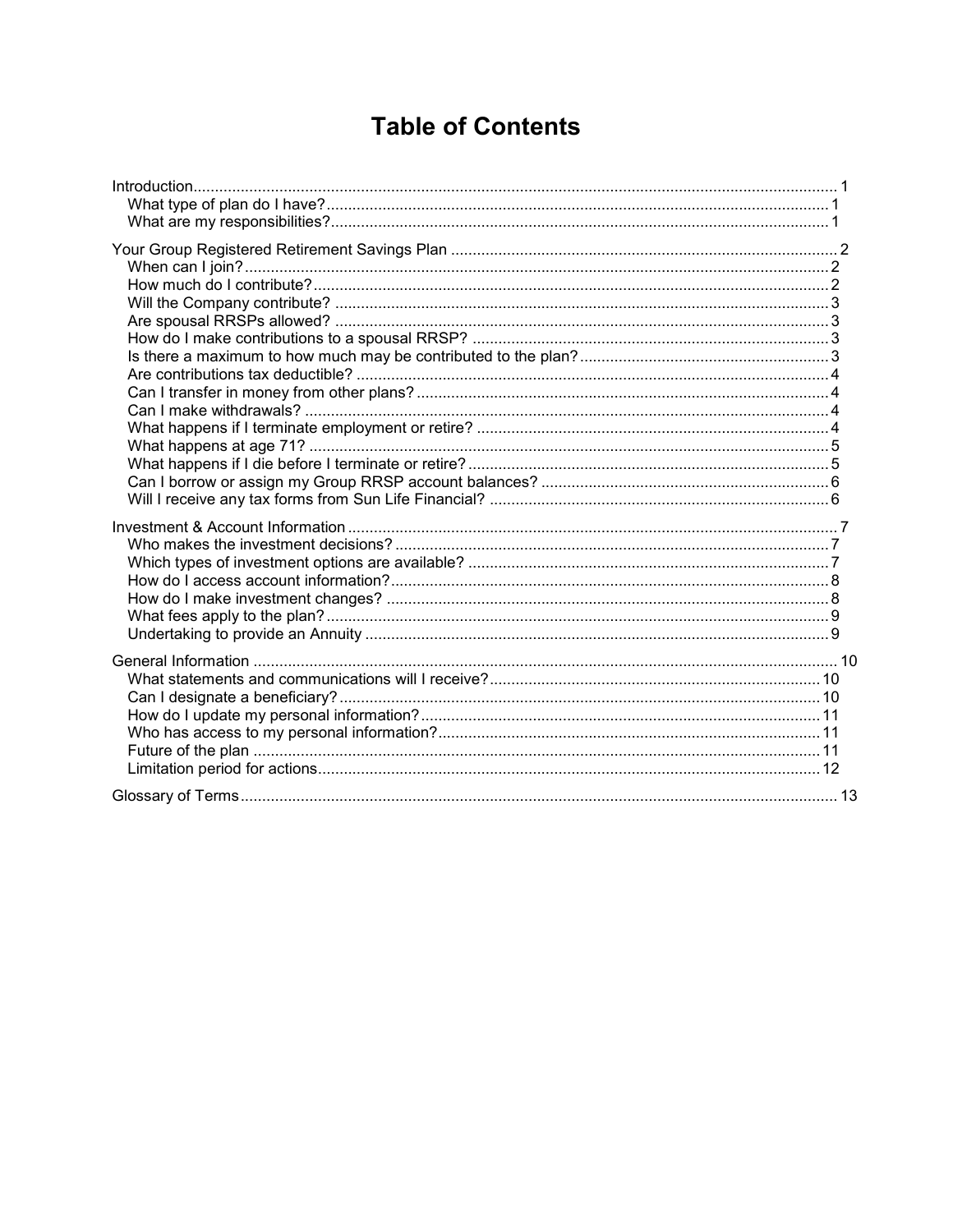## <span id="page-2-0"></span>**Introduction**

**Mohawk Canada Corp** (the "Company") has established a group plan with Sun Life Assurance Company of Canada ("Sun Life Financial"). This booklet contains a summary of the provisions of the plan.

We recommend that you review this booklet and the investment and savings guide provided to you. They contain important information on the principal advantages of membership in your group plan. Please file this booklet in a safe place for future reference.

If you have any questions please contact Sun Life Financial"s Customer Care Centre at 1-866-733-8613.

## <span id="page-2-1"></span>**What type of plan do I have?**

Your Company"s group plan is a group registered retirement savings plan (Group RRSP). Information specific to the Group RRSP is described in the next section of this booklet.

## <span id="page-2-2"></span>**What are my responsibilities?**

As a member of a group plan you are responsible for:

- Making sure you understand how your plan works
- Taking advantage of the information and tools available to help you make investment decisions
- Making investment decisions
- Deciding whether you should obtain investment advice and selecting who you go to for this advice
- Checking how your investments are performing and revising your investment strategy if your personal circumstances change
- Determining how much you will contribute

**It is important for you to take an active role in your plan, as your decisions (or lack thereof) will affect the amount of money accumulated for your future. The information in this booklet and in your investment and savings guide can assist you in making your decisions.**

Group Retirement Services are provided by Sun Life Assurance Company of Canada, a member of the Sun Life Financial group of companies.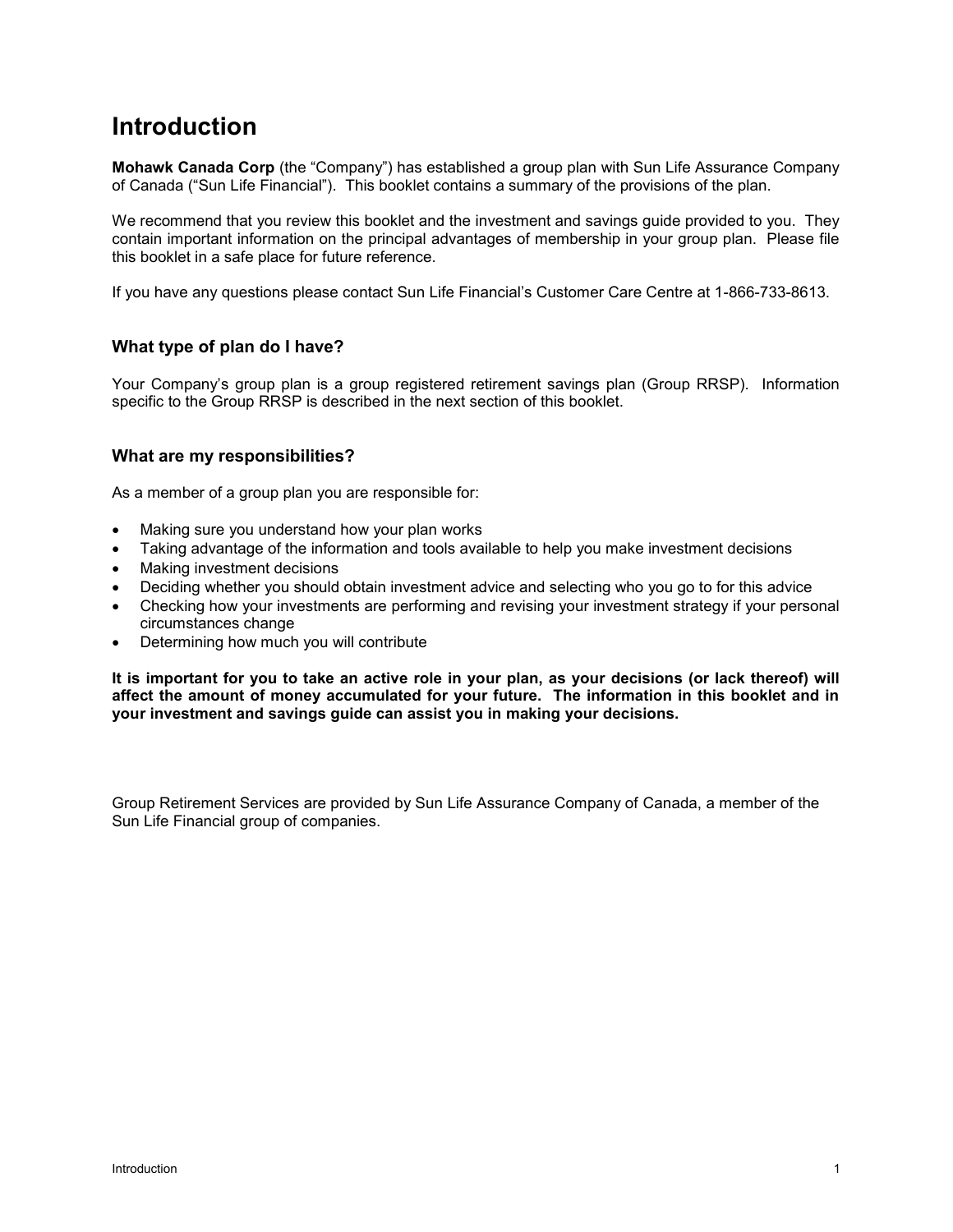## <span id="page-3-0"></span>**Your Group Registered Retirement Savings Plan**

#### **What is a group registered retirement savings plan?**

A **registered retirement savings plan** (RRSP) is an arrangement between an individual and an issuer (e.g. an insurance company or a trust company) under which contributions are made by individuals and a retirement income is payable at maturity. Contributions are tax deductible and investment earnings remain tax-sheltered while in the plan. Payments out of a RRSP are taxable income to the recipient. A **group RRSP** is a collection of individual RRSPs that are administered together under a group arrangement sponsored by an organization for a group of individuals.

#### **Statement of purpose**

Your Company has established a group registered retirement savings plan to assist members in reaching their goals for long-term financial security in retirement.

This section of your booklet describes the rules of your group registered retirement savings plan (Group RRSP). The Group RRSP issued by Sun Life Assurance Company of Canada is registered under the Income Tax Act (Canada).

The Group RRSP is funded under Group Annuity Policy GA 18032-1 issued by Sun Life Assurance Company of Canada (administrative contract number 48127-G).

#### <span id="page-3-1"></span>**When can I join?**

You are eligible to join immediately.

Membership is voluntary. You may join at any time after you become eligible for membership.

## **How do I join?**

For instructions on how to enrol, refer to your investment and savings guide.

#### <span id="page-3-2"></span>**How much do I contribute?**

Regular contributions are made by payroll deduction.

You select your contribution amount from 2% to 6% of your Earnings (in multiples of 1%).

You also have the option to increase your savings by making contributions over and above the basic or minimum required contribution.

You may change your contributions at any time by contacting the Company.

You may also make a lump sum contribution at any time by sending a cheque to Sun Life Financial or online by visiting **[www.mysunlife.ca](http://www.sunlife.ca/member)**.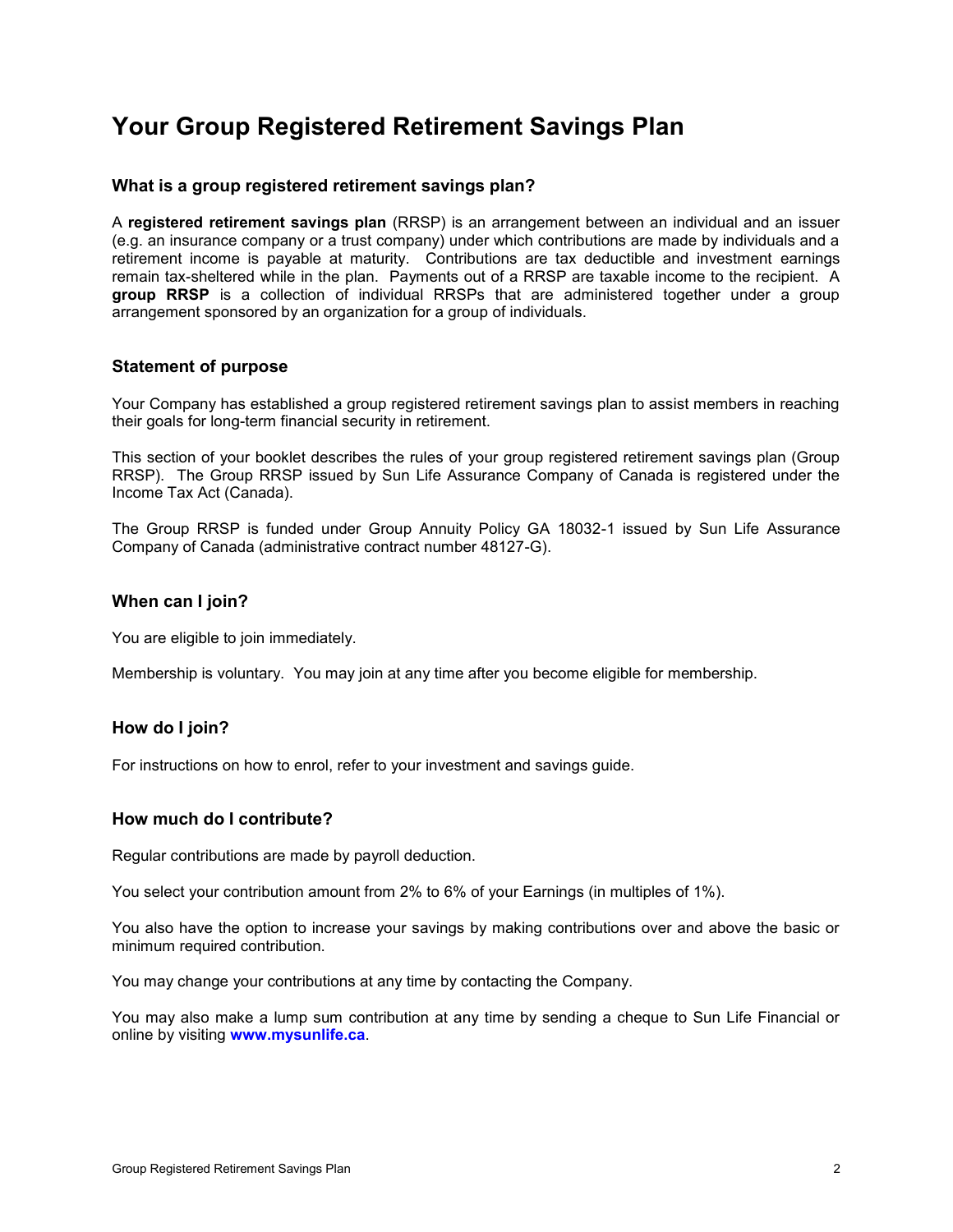## <span id="page-4-0"></span>**Will the Company contribute?**

The Company will match 50% of your regular contributions to the Group RRSP, to a maximum of 3% of your Earnings.

Company contributions are reported to you as income and are considered to be contributions made by you for the purposes of the Income Tax Act (Canada) but will be offset by a tax receipt in your name.

### <span id="page-4-1"></span>**Are spousal RRSPs allowed?**

Spousal RRSPs are permitted. The spousal option allows you, as contributor, to make contributions to a Group RRSP for your Spouse. Spousal contributions count toward your maximum contribution limit under the Income Tax Act (Canada) in exactly the same way as contributions made to your own RRSP. You can claim the tax deduction but your Spouse owns the spousal RRSP and all benefits arising from it.

Your Spouse, not you, will be issued a tax form to report the withdrawals from the spousal RRSP. The tax form will also show your social insurance number because you are the contributor. If you contributed to any spousal RRSP in the year of the withdrawal or the two prior calendar years, the withdrawal up to the amount contributed may be attributed back to you as income.

#### <span id="page-4-2"></span>**How do I make contributions to a spousal RRSP?**

Your Spouse must complete the RSP enrolment form indicating "Spousal RSP". Your contributions to the spousal RRSP are made by payroll deduction as indicated on the enrolment form. Lump sum contributions to the spousal RRSP are made in the same way as lump sum contributions to your own RRSP.

#### <span id="page-4-3"></span>**Is there a maximum to how much may be contributed to the plan?**

For any tax year, your contributions to all RRSPs, including the Group RRSP and any spousal RRSPs, are limited to the lesser of:

- (a) 18% of your previous year"s earned income, as defined under the Income Tax Act (Canada), and
- (b) the RRSP dollar limit under the Income Tax Act (Canada) for the year the contributions are made,

reduced by the value of any benefits earned in the previous year under all registered pension plans or deferred profit sharing plans. The value of the benefits is referred to as the "pension adjustment" or "PA" and is reported on your T4 slip.

Each year, in your Notice of Assessment, the federal tax authority will advise you of the maximum RRSP contribution you may make for the year.

When calculating how much you can contribute to the Group RRSP, you must remember to consider contributions made to your other RRSPs or to spousal RRSPs. It is your responsibility to ensure that you do not contribute more than your maximum allowable RRSP contribution.

You are subject to a 1% monthly penalty tax on your unused contributions that exceed your RRSP deduction limit by more than \$2,000. You can withdraw the overcontribution amount using a form available from the federal tax authority website or at your local district tax office.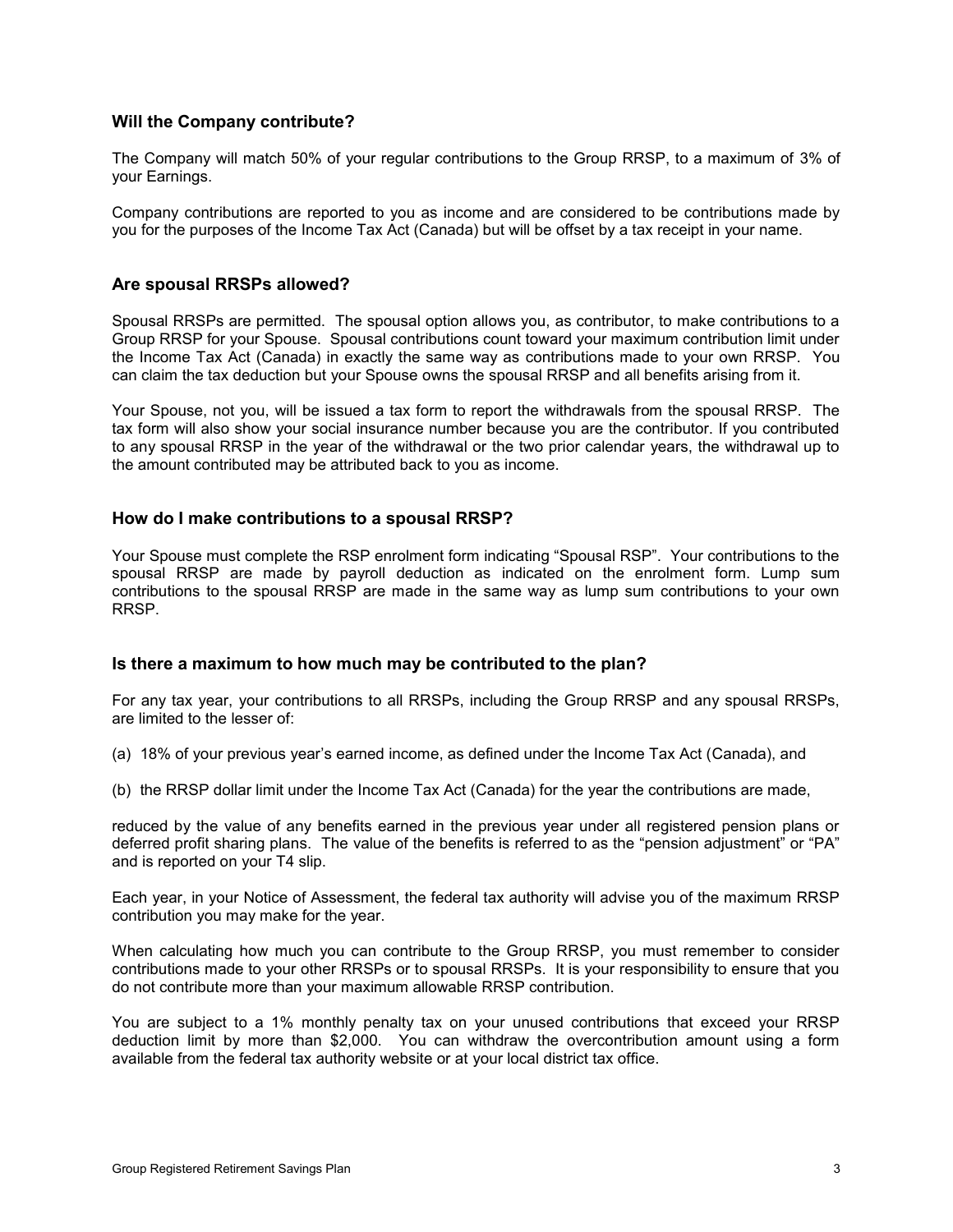If, in any year, the contributions you made are less than your maximum allowable RRSP contribution limit for that year, the difference, known as "unused RRSP contribution room", can be carried forward for use in future years, subject to any limitations set out in the Income Tax Act (Canada).

### <span id="page-5-0"></span>**Are contributions tax deductible?**

All contributions made to the Group RRSP are tax deductible by you provided they do not exceed the maximum RRSP contribution limit under the Income Tax Act (Canada).

#### <span id="page-5-1"></span>**Can I transfer in money from other plans?**

You may transfer in amounts that you"ve accumulated under other registered plans. Any locked-in pension amounts transferred into the Group RRSP will be administered in accordance with the rules of the Applicable Legislation.

#### <span id="page-5-2"></span>**Can I make withdrawals?**

Withdrawals are permitted at any time.

Withholding tax will be deducted from any amounts withdrawn in cash.

**Note**: Withholding tax does not apply to withdrawals under the federal Home Buyers" Plan and/or Lifelong Learning Plan.

If you"ve transferred in any locked-in pension amounts you are generally not allowed to receive those amounts in cash, however some exceptions may apply under Applicable Legislation.

## <span id="page-5-3"></span>**What happens if I terminate employment or retire?**

When you terminate employment or retire, contributions will stop and you may elect one or more of the following options:

- 1) a transfer to another RRSP, or
- 2) a transfer to a RRIF, or
- 3) a transfer to a registered pension plan, if that plan permits, or
- 4) a payout Annuity, payable for your lifetime or for a fixed term up to and including age 90, from Sun Life Assurance Company of Canada or another Canadian insurance company, or
- 5) a lump sum cash payment, less withholding tax.

Visit "**Leaving the Plan**" at **[www.mysunlife.ca](http://www.sunlife.ca/member)** or call 1-866-733-8613 for assistance or to find out about the Group Choices Plan RRSP or RRIF for terminated members of group plans. The Group Choices Plans allow you to continue to enjoy the benefits of group plan membership.

#### **Important**

 If you have transferred in any locked-in pension amounts you are generally not allowed to receive those amounts in cash as they must be used to provide you with a lifetime retirement income. If your locked-in pension amounts are transferred out of the Group RRSP, the receiving plan must continue to administer the amounts in accordance with the locking-in rules of the Applicable Legislation.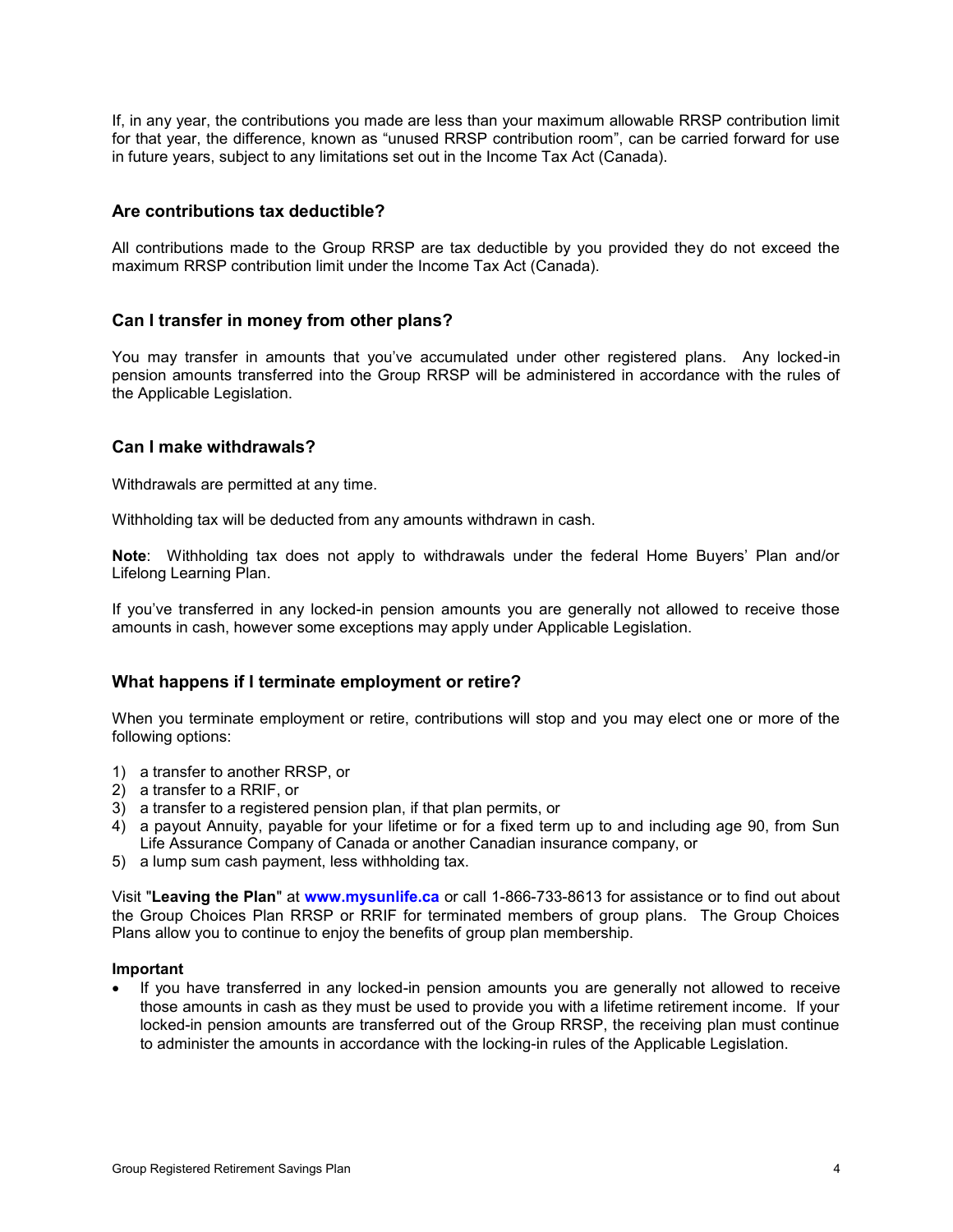If you do not choose an option within 90 days after you terminate employment, Sun Life Financial will be entitled to either (a) for small balances, pay your account balances in one lump sum cash payment, less withholding tax, or (b) transfer the amount on a tax-sheltered basis to an individual RRSP established for you by Sun Life Financial under a group RRSP for terminated members. In the case of the transfer, the account balances in your Group RRSP will be transferred from the fund(s) in which they were invested into the same or similar fund(s)<sup>\*</sup> under the new plan, provided that such fund(s) is/are also available under your new plan. Any amounts in your Group RRSP that cannot be matched to the same or similar fund(s) will be transferred into a money market fund. Under your new plan you will still be able to make additional contributions, transfer amounts between a variety of funds, make withdrawals or transfer to another registered plan. **However, subject to Applicable Legislation, because this is a new plan, any amounts payable on your death will be paid to your estate, unless you designate a beneficiary by completing a beneficiary designation form. If, under the Group RRSP Policy, the beneficiary designation is irrevocable, that beneficiary will become the beneficiary under your new plan.** If spousal contributions are permitted under the Group RRSP, similar terms would apply to your Spouse"s spousal RRSP.

\* The fee of a fund may be different than the fee for the same fund in your Group RRSP.

#### <span id="page-6-0"></span>**What happens at age 71?**

Legislation requires that you choose a retirement income option no later than the last day of the calendar year in which you turn age 71, or such other date as may be required by Applicable Legislation. If you do not choose an option by the end of that year, Sun Life Assurance Company of Canada will begin making Annuity payments to you. Annuity payments will be made to you until your death or until 120 equal monthly payments in all have been made, whichever is later. Once the Annuity payments begin, the benefit will be non-commutable. Should the Annuity payments be less than Sun Life Assurance Company of Canada"s minimum at the time of calculation, Sun Life Assurance Company of Canada reserves the right to pay the value of the Annuity to you in cash, subject to any applicable withholding tax.

If you have transferred in any locked-in pension amounts settlement of those amounts must be made in a manner acceptable under Applicable Legislation.

## <span id="page-6-1"></span>**What happens if I die before I terminate or retire?**

Your beneficiary, or your estate, if you haven"t designated a beneficiary, will receive the full value of your RRSP account balances in cash. No income tax will be deducted at source, however the account value as of the date of death is tax-reported to you and investment earnings will be tax-reported to a non-Spouse beneficiary depending on when the settlement payment is made.

#### *Options for your Spouse*

If your Spouse is entitled to the death benefit, your Spouse may elect one or more of the following options:

- 1) A payout Annuity payable for life or for a fixed term up to and including age 90 from Sun Life Assurance Company of Canada or another Canadian insurance company, or
- 2) a tax-sheltered transfer to a RRSP, or
- 3) a tax-sheltered transfer to a RRIF, or
- 4) a lump sum cash payment.

**Note:** If you have transferred in any locked-in pension amounts, those amounts may be required to be paid to your Spouse and settlement must be made in a manner acceptable under Applicable Legislation.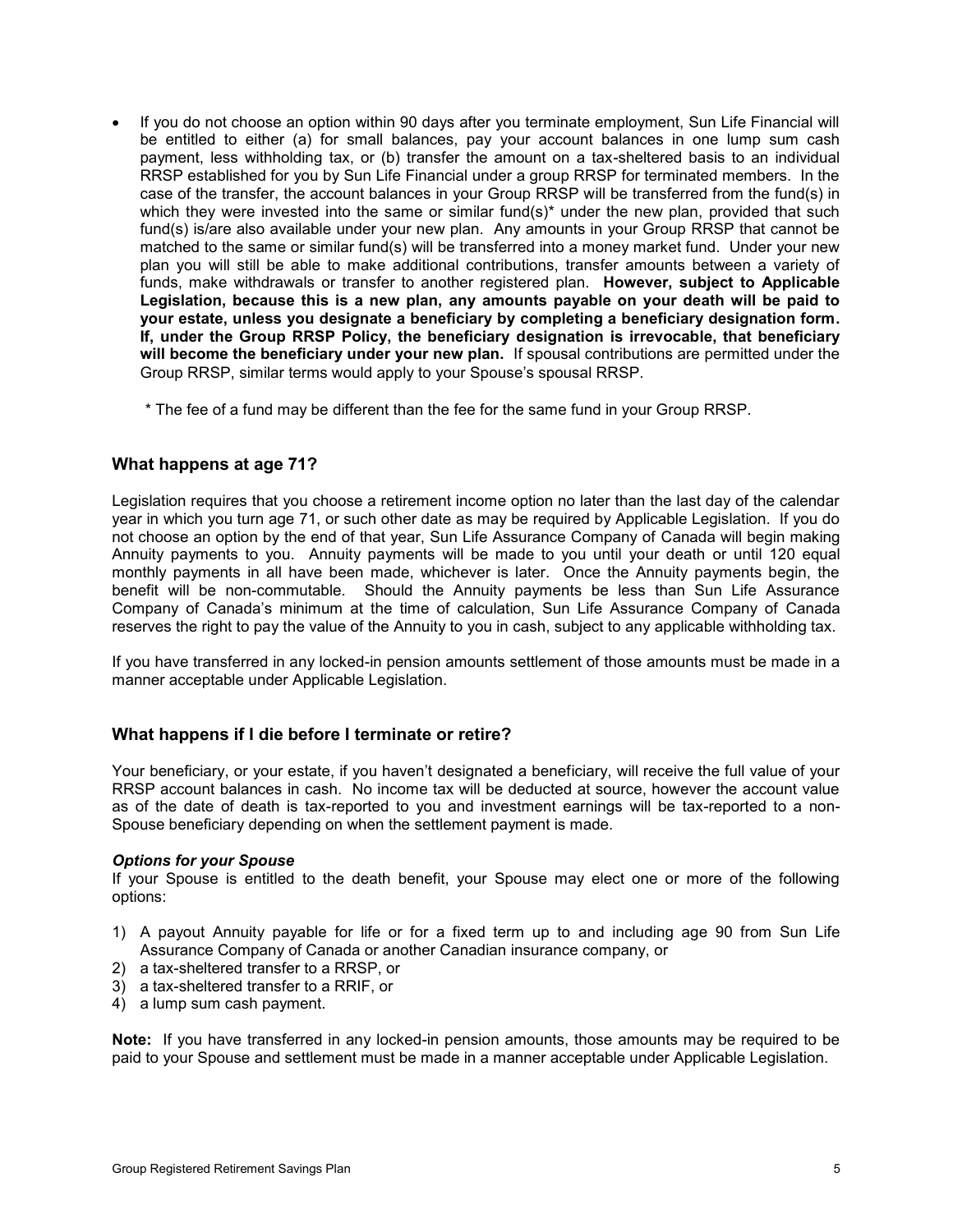## <span id="page-7-0"></span>**Can I borrow or assign my Group RRSP account balances?**

Except as otherwise permitted by Applicable Legislation, the benefits provided under the Group RRSP may not be assigned, pledged, alienated or given as security for a loan.

## <span id="page-7-1"></span>**Will I receive any tax forms from Sun Life Financial?**

Each year, you will receive two RRSP tax receipts. One receipt will be for contributions made in the first 60 days of the calendar year. The second will be for contributions made in the last 305 days of the year. The receipt for the first 60 days allows you to claim a tax deduction for the contributions either in the year in which they were made or in the previous calendar year.

If any benefits are paid to you in cash you will receive, for income tax purposes, a tax form reporting the amount withdrawn and tax withheld.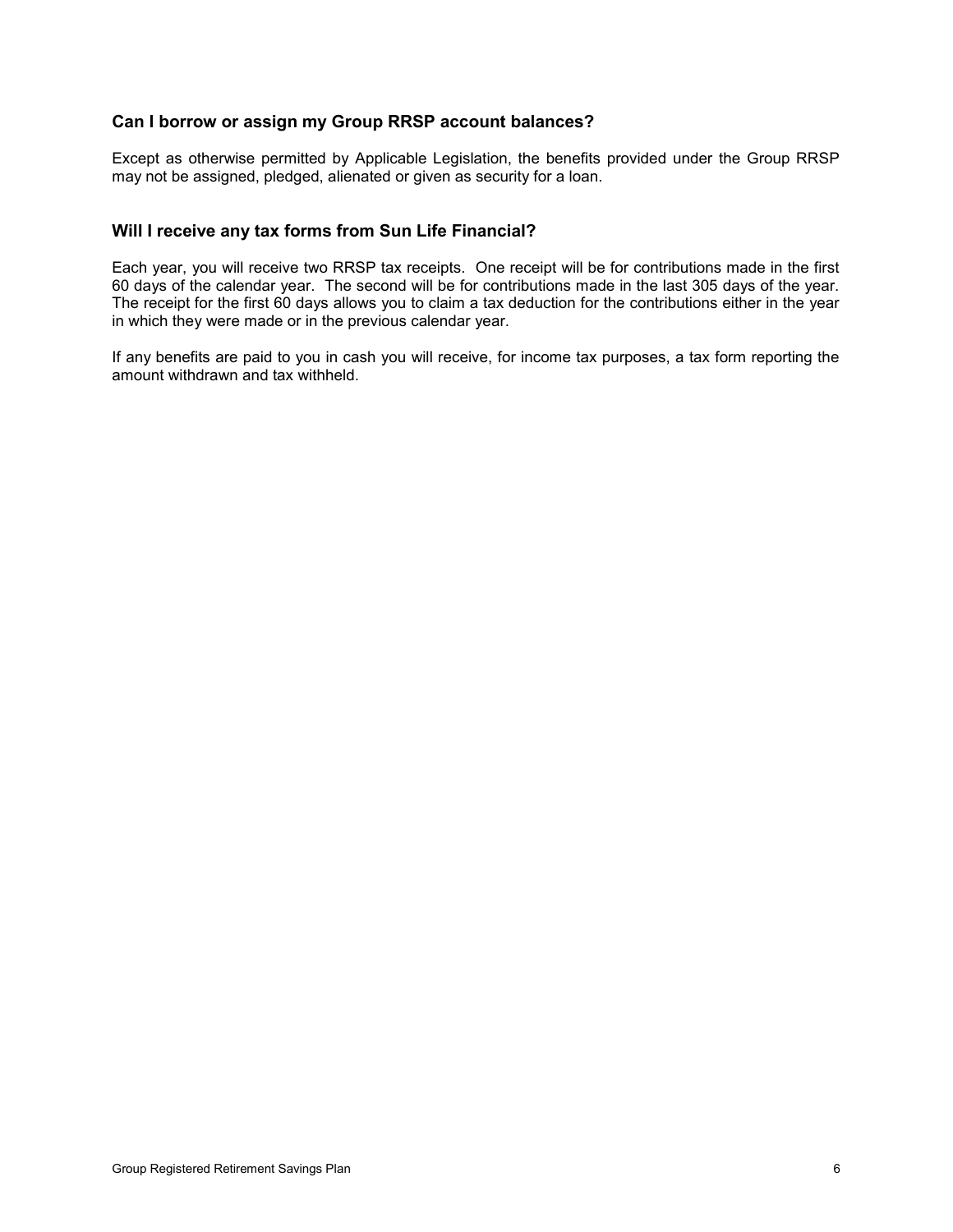## <span id="page-8-0"></span>**Investment & Account Information**

## <span id="page-8-1"></span>**Who makes the investment decisions?**

You make the investment decisions for all contributions to the plan.

The investment choices available to you are described in detail in your investment and savings guide. You can change your investment direction for future contributions, or transfer amounts between funds at any time, by accessing your account online at **[www.mysunlife.ca](http://www.sunlife.ca/member)**, by calling Sun Life Financial"s Customer Care Centre at 1-866-733-8613 or by completing a financial change form obtained from the Customer Care Centre.

If you do not make an investment choice, or the total percentage does not equal 100%, the total/difference, as the case may be, will be invested in a Sun Life Financial Milestone® Segregated Fund. This default fund is subject to change in the future. Neither Sun Life Financial nor the Company makes any representation that the default fund is appropriate for any given member. It is your responsibility to reallocate any amounts invested in the default fund to your desired investment choice by contacting Sun Life Financial.

## <span id="page-8-2"></span>**Which types of investment options are available?**

The investments under your plan will consist of the following:

#### *Segregated Funds*

The market-based investment funds under your plan are known as segregated funds. Segregated funds are similar to mutual funds. Both types of funds pool assets from a large number of investors, and the assets are invested and controlled by a professional money manager. Contributions allocated to segregated funds are accumulated under a Group Annuity Policy issued by Sun Life Assurance Company of Canada. The assets within the segregated funds are owned by Sun Life Assurance Company of Canada.

The value of holdings in any segregated fund can fluctuate depending on market conditions and the degree of risk of the underlying investments that make up the fund. The contributions allocated to a segregated fund are measured in notional units. The value of each unit held in your account will fluctuate with the value of the investments held by the fund. The value of any capital appreciation (or depreciation), interest or dividends is included in determining the value of the units held in your account.

#### *Target Date Segregated Funds*

Each target date fund has a specified maturity date and the asset mix of the fund generally becomes more conservative as the fund approaches the maturity date. You decide which fund to invest in by matching your investment time horizon with the maturity date of a fund. Like all other segregated funds available in your plan neither the value of the assets nor the rate of return is guaranteed. In addition to a specified maturity date, the Sun Life Financial Milestone Segregated Funds feature a guarantee of the highest month-end unit value achieved over the life of the fund.

#### **Important**

The Group Annuity Policy and the segregated funds underlying it have not been registered with securities regulators and may not be offered or sold outside of Canada unless they are registered or otherwise exempt from registration under the securities laws of the country in which such funds are offered.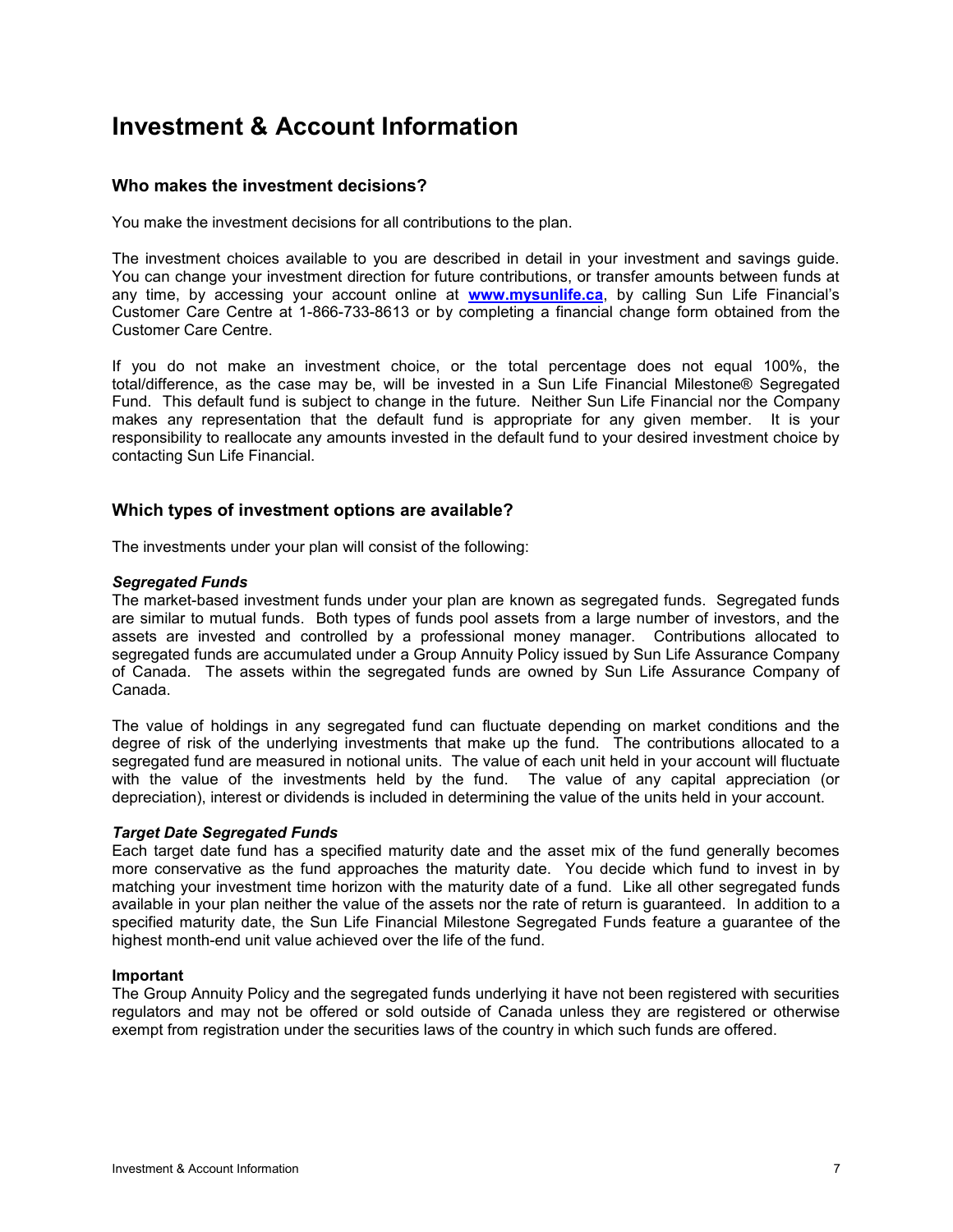#### *Guaranteed Funds*

Guaranteed Funds earn a set rate of interest and give you a guarantee to receive that interest, plus the contributions invested, at the end of a specific term. The contributions are accumulated under a Group Annuity Policy issued by Sun Life Assurance Company of Canada, a member of the Sun Life Financial group of companies.

Each contribution invested in a Guaranteed Fund for a guaranteed period of one year or more will be credited with interest, compounded daily, at the annual interest rate in effect on the date the contribution is deposited. Interest is earned on each contribution from the date the contribution is deposited, and is reinvested at the same interest rate as is applicable to the contribution, unless you provide other reinvestment instructions.

#### **Important**

- If, before the expiry of a Guaranteed Fund"s guaranteed period, an interfund transfer is made, or a withdrawal is made for any reason other than to pay a death or disability benefit, the value of the funds to be transferred or withdrawn will be subject to a market value adjustment to reflect both the interest rate movement and the shorter period of investment.
- If only a portion of an account in a Guaranteed Fund is to be transferred or withdrawn, the amount will be taken proportionally from all contributions and earned interest in the account.

#### **Warning regarding withdrawals**

If you elect to withdraw a specific dollar amount and you do not indicate the account or accounts from which this amount is to be taken, it will be withdrawn proportionately from each fund within each account. The exception is where an account contains money that is restricted from withdrawal by the terms of the plan or Applicable Legislation.

#### <span id="page-9-0"></span>**How do I access account information?**

Once you are enrolled you will receive a welcome letter from Sun Life Financial that includes your account number. You can access your account information at any time by:

- using Sun Life Financial"s 24-hour Automated Telephone System for self-service at 1-866-733-8613 (toll-free)
- calling Sun Life Financial's Customer Care Centre representatives toll-free at 1-866-733-8613 any business day from 8 A.M. to 8 P.M ET. By calling the Customer Care Centre, you can also arrange to speak with an investment specialist for information about your investments.
- visiting **[www.mysunlife.ca](http://www.sunlife.ca/member)** (Sun Life Financial"s Plan Member Services website) 24 hours a day

**Note**: To enter the website you will need your access identification number and password.

#### <span id="page-9-1"></span>**How do I make investment changes?**

You can change your investment direction for future contributions and transfer money between funds at any time using the same services as you use to access your account information.

#### **Warning regarding short term trading**

Frequent trading or "short term trading" is the practice whereby an investor makes multiple buying and selling transactions on a regular basis in an attempt to time market trends and boost returns to their account. Short term trading affects all investors in the fund and can lead to a negative impact on performance. For this reason, Sun Life Financial takes steps to protect plan members from the effects of short-term trading. You will be charged a 2% fee if you initiate an interfund transfer into a fund followed by an interfund transfer out of the same fund within 30 days. The fee will not be charged for transactions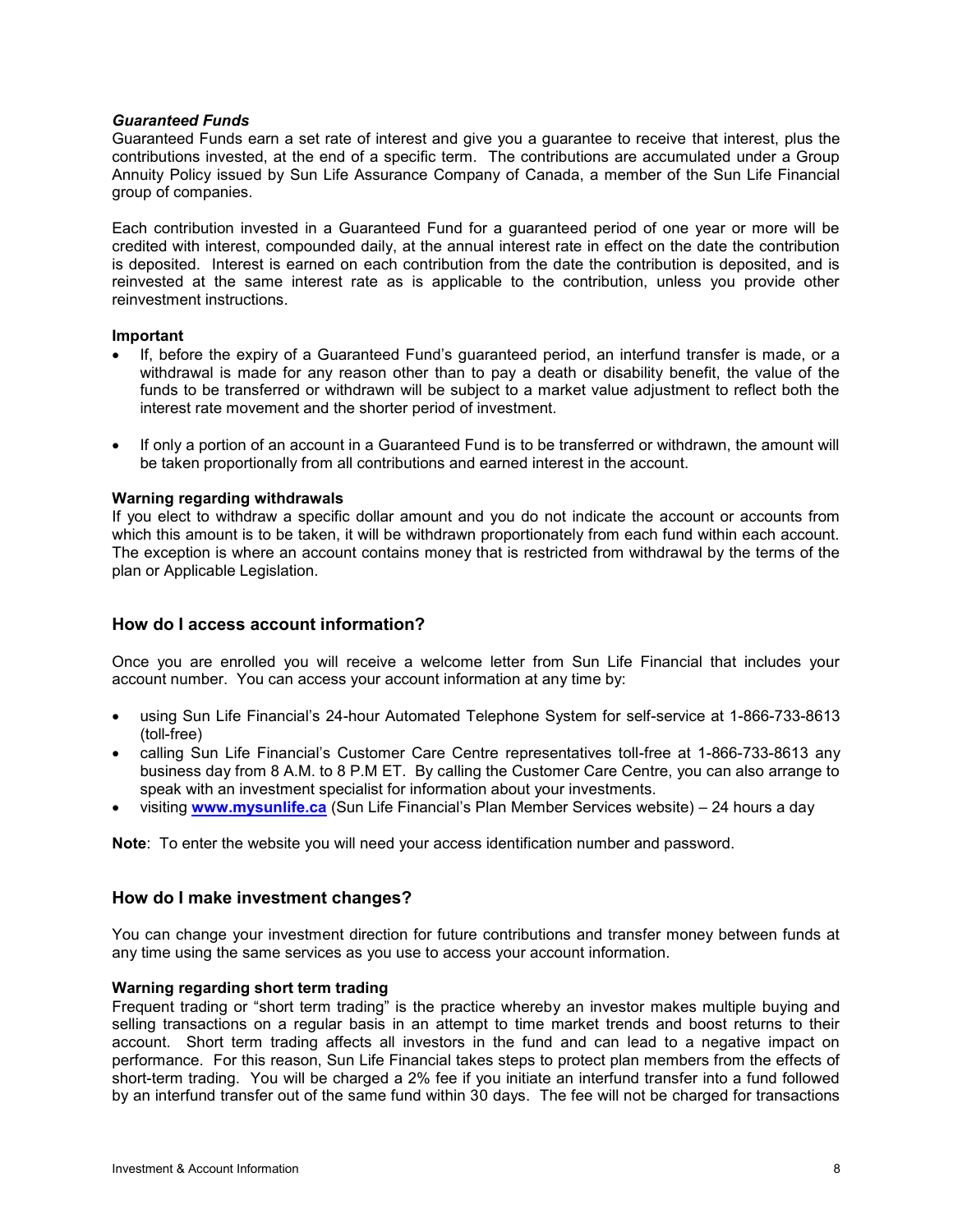involving guaranteed funds or money market funds, and does not apply to deposits or withdrawals, only interfund transfers.

More information about Sun Life Financial"s short term trading policy is available at **[www.mysunlife.ca](http://www.sunlife.ca/member)**.

### <span id="page-10-0"></span>**What fees apply to the plan?**

Administration, investment management and account service fees cover account management, various services offered by Sun Life Financial, and may, in certain cases, cover services including investment monitoring and governance activities provided by service providers of the Company. Fund operating expenses, federal and provincial taxes may also apply.

The costs associated with investment management and administration will be reflected in the value of your accounts. You or the Company will be responsible for the fees related to account services, depending upon the type of service requested.

If you have any questions about your plan"s fees, contact Sun Life Financial"s Customer Care Centre at 1-866-733-8613. Your account statements also contain a section which clearly outlines the fees and charges you pay.

Once you enrol, you can access fee information at **[www.mysunlife.ca](http://www.sunlife.ca/member)**. You can either look for the "**Accounts**" drop-down menu where you"ll find "**Account fees**" or view your online statement.

**Note:** If you are no longer employed by the Company, you may be responsible for all fees and charges applicable to your accounts.

#### <span id="page-10-1"></span>**Undertaking to provide an Annuity**

For contributions invested in segregated and guaranteed funds offered under a Group Annuity Policy Sun Life Assurance Company of Canada undertakes to provide you with an Annuity payable for your lifetime using the account balances which you are entitled to under the terms of the plan.

The Annuity payments will depend on:

- your account balance,
- your age at the date your Annuity payments are scheduled to begin,
- the type of Annuity you choose, and
- the Annuity purchase rates in effect at that time.

Annuity payments will be calculated using the greater of (a) Sun Life Assurance Company of Canada"s current payout Annuity rate applicable at the time of calculation, and (b) a minimum guaranteed rate determined by reference to the mortality table and interest rate specified in the Group Annuity Policy.

Once the Annuity payments begin, the benefit will be non-commutable. Should the Annuity payments be less than Sun Life Assurance Company of Canada"s minimum at the time of calculation, Sun Life Assurance Company of Canada reserves the right to pay the value of the Annuity to you in cash, subject to any Applicable Legislation or withholding tax.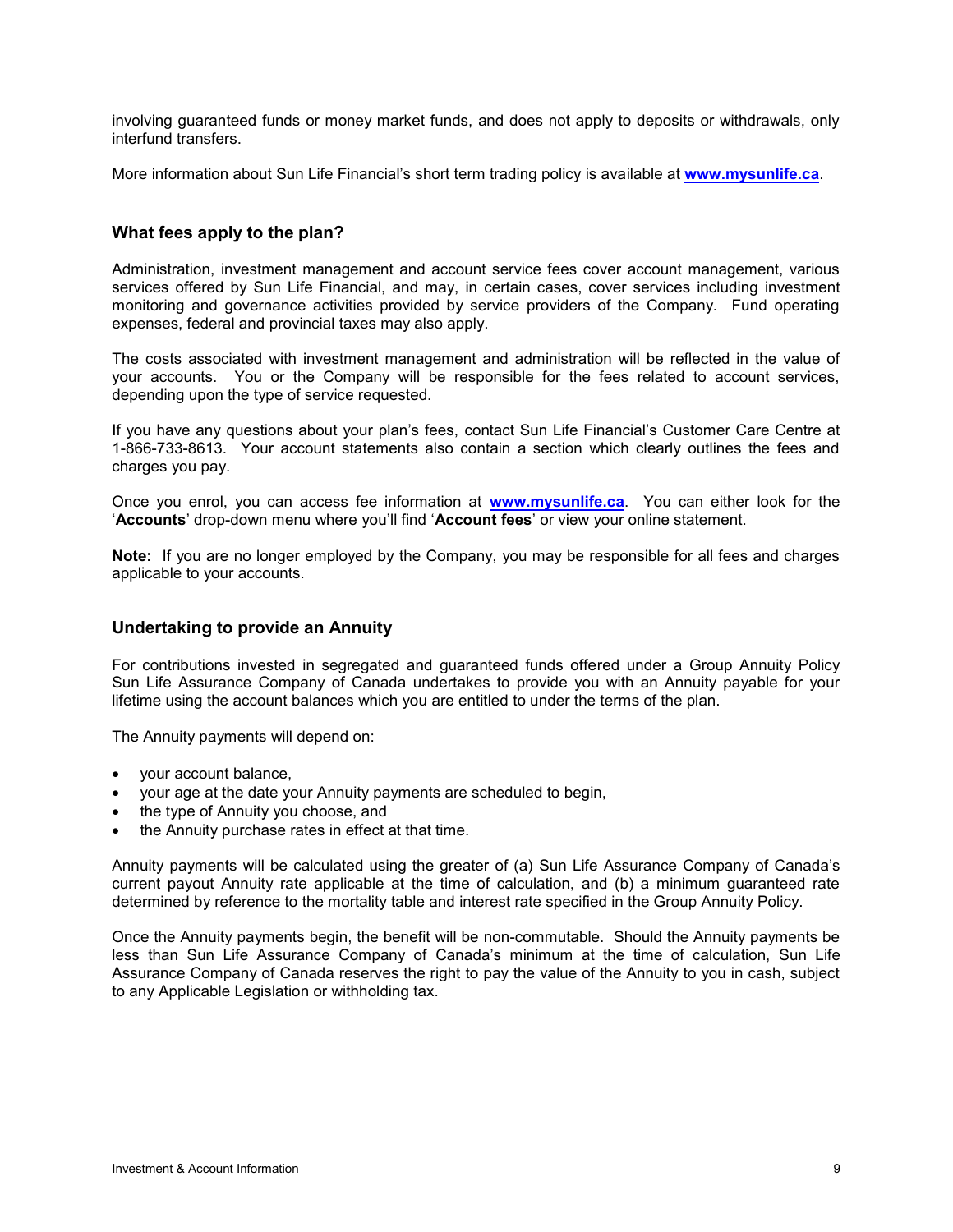## <span id="page-11-0"></span>**General Information**

Every effort has been made to ensure the accuracy of this booklet, however in the event of a conflict the provisions of the official plan document and the official Group Annuity Policy, or other investment contract will apply.

### <span id="page-11-1"></span>**What statements and communications will I receive?**

Semi-annual account statements will be available at **[www.mysunlife.ca](http://www.sunlife.ca/member)**. Copies of some of your previous statements will also be available on-line. In addition, you will receive a paper copy mailed to you no less frequently than once a year. If you have questions regarding the frequency of paper statements, or any details included on the statement, or to request to have these statements mailed to you, please contact Sun Life Financial"s Customer Care Centre at 1-866-733-8613.

Also available on the website to help you effectively manage your personal finances are semi-annual newsletters discussing topical financial issues, investment decision-making tools and details on your investment funds.

You may request additional plan information, such as investment fund holdings or transaction details, by contacting Sun Life Financial"s Customer Care Centre at 1-866-733-8613.

Any changes to the investment options available under your plan, such as a fund name change or the removal of a fund, will be communicated to you on your statement or by separate communication.

In accordance with Applicable Legislation, if you live in Alberta or British Columbia, upon your request Sun Life Financial will provide directly to you a copy of your enrolment form (or other information that was required by Sun Life Financial in order to enrol you in the plan) and the Group Annuity Policy issued by Sun Life Assurance Company of Canada. If you live elsewhere in Canada, contact the Company to determine if you are entitled to examine certain documents pertaining to your plan.

## <span id="page-11-2"></span>**Can I designate a beneficiary?**

Your beneficiary is the person you designate in writing to receive the benefits from your plan"s Group Annuity Policy when you die. You can designate your beneficiary when you enrol, however some exceptions may apply. If you"d like to change your beneficiary in the future, you can do so by completing a "Change of records" form which you can obtain from Sun Life Financial.

#### **Important**

- Although you can designate anyone as your beneficiary, Applicable Legislation may require that any locked-in pension amounts be paid to your Spouse.
- If you are a resident of Quebec and you named your married or civil union Spouse as beneficiary, the designation will be irrevocable unless you indicate that the designation is revocable. If you have an irrevocable beneficiary, you cannot designate a new beneficiary or perform certain transactions without the consent of your irrevocable beneficiary.
- A minor cannot personally receive a death benefit under the Plan until he/she reaches the age of majority. If you reside outside Quebec and are designating a minor as your beneficiary you may wish to designate someone to receive the death benefits during the time your beneficiary is a minor. A special form is available from Sun Life Financial to designate a trustee for your minor beneficiary's assets. If you reside outside Quebec and have not designated a trustee, current legislation may require Sun Life to pay the death benefit to the court or to a guardian or public trustee. If you reside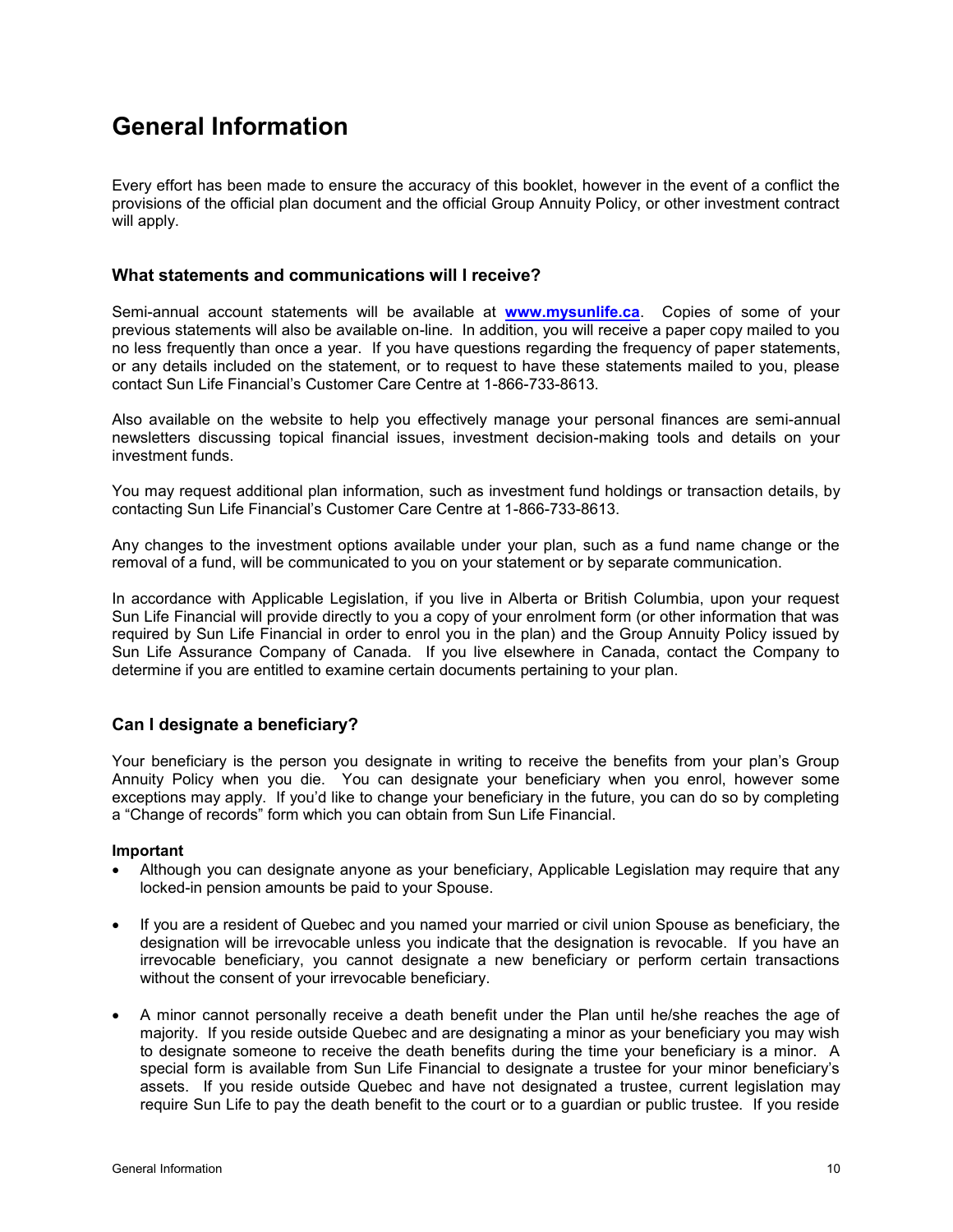in Quebec, the death benefit will be paid to the parent(s)/legal guardian of the minor on his/her behalf. Alternatively, you may wish to designate the estate as beneficiary and provide a trustee with directions in your will. You are encouraged to consult a legal advisor.

The Company and Sun Life Financial encourage you to review your will and beneficiary designations from time to time to ensure that your intentions are carried out in the event of your death.

### <span id="page-12-0"></span>**How do I update my personal information?**

To update your address and other personal information, visit **[www.mysunlife.ca](http://www.sunlife.ca/member)** or contact Sun Life Financial"s Customer Care Centre at 1-866-733-8613.

#### <span id="page-12-1"></span>**Who has access to my personal information?**

As the party responsible for the operation and administration of the plan, the Company requires some personal information about you in order to monitor the effectiveness of plan service providers and provide general member services. **By enrolling in the plan, you will have authorized the Company, its agents, and service providers such as Sun Life Financial, to access your personal information necessary for the purpose of plan administration.** If you need further information regarding these issues, please contact the Company.

At Sun Life Financial, protecting your privacy is a priority. Sun Life Financial maintains a confidential file in their offices containing personal information about you and your contract(s) with Sun Life Financial. Sun Life Financial"s files are kept for the purpose of providing you with investment and insurance products or services that will help you meet your lifetime financial objectives. Access to your personal information is restricted to those employees, representatives and third party service providers who are responsible for the administration, processing and servicing of your contract(s) with Sun Life Financial, our reinsurers or any other person whom you authorize. In some instances these persons may be located outside of Canada and your personal information may be subject to the laws of those foreign jurisdictions. You are entitled to consult the information contained in Sun Life Financial's file and, if applicable, to have it corrected by sending a written request to Sun Life Financial.

#### **You have a choice**

Sun Life Financial will occasionally inform you of other financial products and services that they believe meet your changing needs. If you do not wish to receive these offers, let Sun Life Financial know by calling 1-877-SUN-LIFE (1-877-786-5433).

To find out about Sun Life Financial"s privacy policy, visit the website at **[www.sunlife.ca](http://www.sunlife.ca/)**, or to obtain information about Sun Life Financial"s privacy practices, send a written request by e-mail to **privacyofficer@sunlife.com**, or by mail to Privacy Officer, Sun Life Financial, 225 King St. West, Toronto, ON, M5V 3C5.

## <span id="page-12-2"></span>**Future of the plan**

The Company has established this plan for your benefit but reserves the right to amend or terminate it at any time. The benefits you have earned will not be reduced. If Sun Life Financial is notified that your plan is terminating, you will be sent a settlement option package. You then select an option for the benefits you are entitled to under the plan and return the completed settlement option form to Sun Life Financial.

Please be aware that membership in the plan does not confer any legal right upon you for continuation of employment.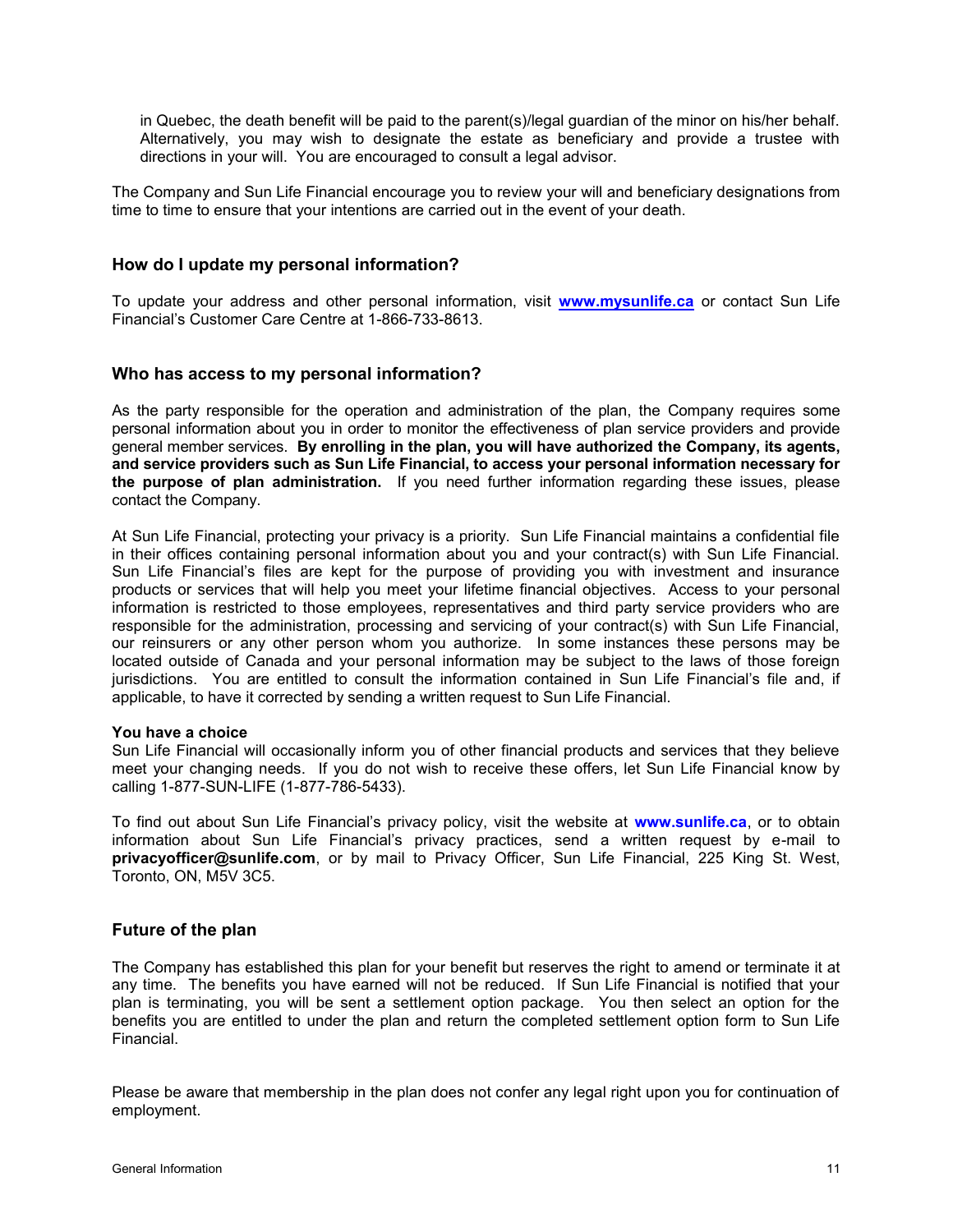## <span id="page-13-0"></span>**Limitation period for actions**

Every action or proceeding against an insurer for the recovery of insurance money payable under the contract is absolutely barred unless commenced within the time set out in the Insurance Act or the provincial or territorial legislation applicable to the action or proceeding.